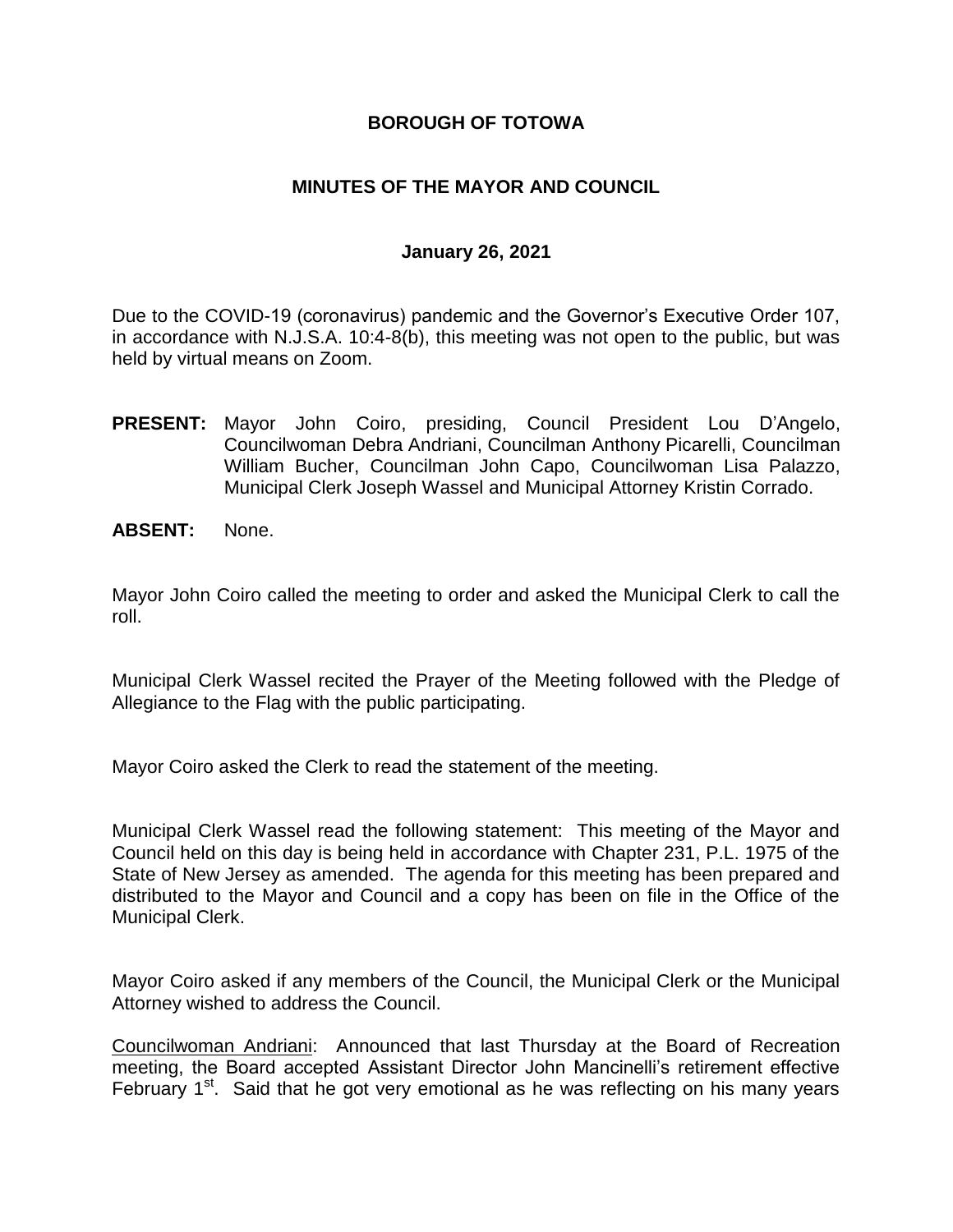with the Board going back to when Councilman Picarelli was a camper and then to watch how it has evolved over the years and now fireworks on Totowa Day. Stated that we will try to honor him at a future event. Mayor Coiro: Concurred and said that he gave us a lot of good service.

#### CITIZENS HEARD:

There were no citizens who wished to be heard and Mayor Coiro announced that we have not received any emailed questions pertaining to the public portion of the meeting through 7:00 p.m.

There was a motion by Councilman D'Angelo, seconded by Councilwoman Andriani to approve the Minutes of the Mayor and Council for the meeting of January 12, 2021. On roll call vote, all members of the Council present voted in the affirmative.

COMMITTEE ON FINANCE:

There was a motion by Councilman Picarelli, seconded by Councilman D'Angelo to approve Resolution No. 2021-03 for the payment of bills. On roll call vote, all members of the Council present voted in the affirmative.

There was a motion by Councilman Picarelli, seconded by Councilman D'Angelo to adopt the following Resolution Authorizing Cancellation Of Tax Sale Premiums. On roll call vote, all members of the Council present voted in the affirmative.

#### RESOLUTION NO. 29-2021

# RESOLUTION AUTHORIZING CANCELLATION OF TAX SALE PREMIUMS

WHEREAS, the Tax Collector of the Borough of Totowa held a Tax Sale on August 15, 1996 and collected a Premium on Block 10, Lot 15 in the amount of \$1,500.00; and

WHEREAS, the Tax Collector of the Borough of Totowa held a Tax Sale on October 27, 2011 and collected a Premium on Block 133, Lot 10 in the amount of \$5,000.00; and

WHEREAS, N.J.S.A. 54:5-33 states if redemption is not made within five years from the date of sale the premium payment shall be turned over to the Treasurer of the municipality and become part of the funds of the municipality; and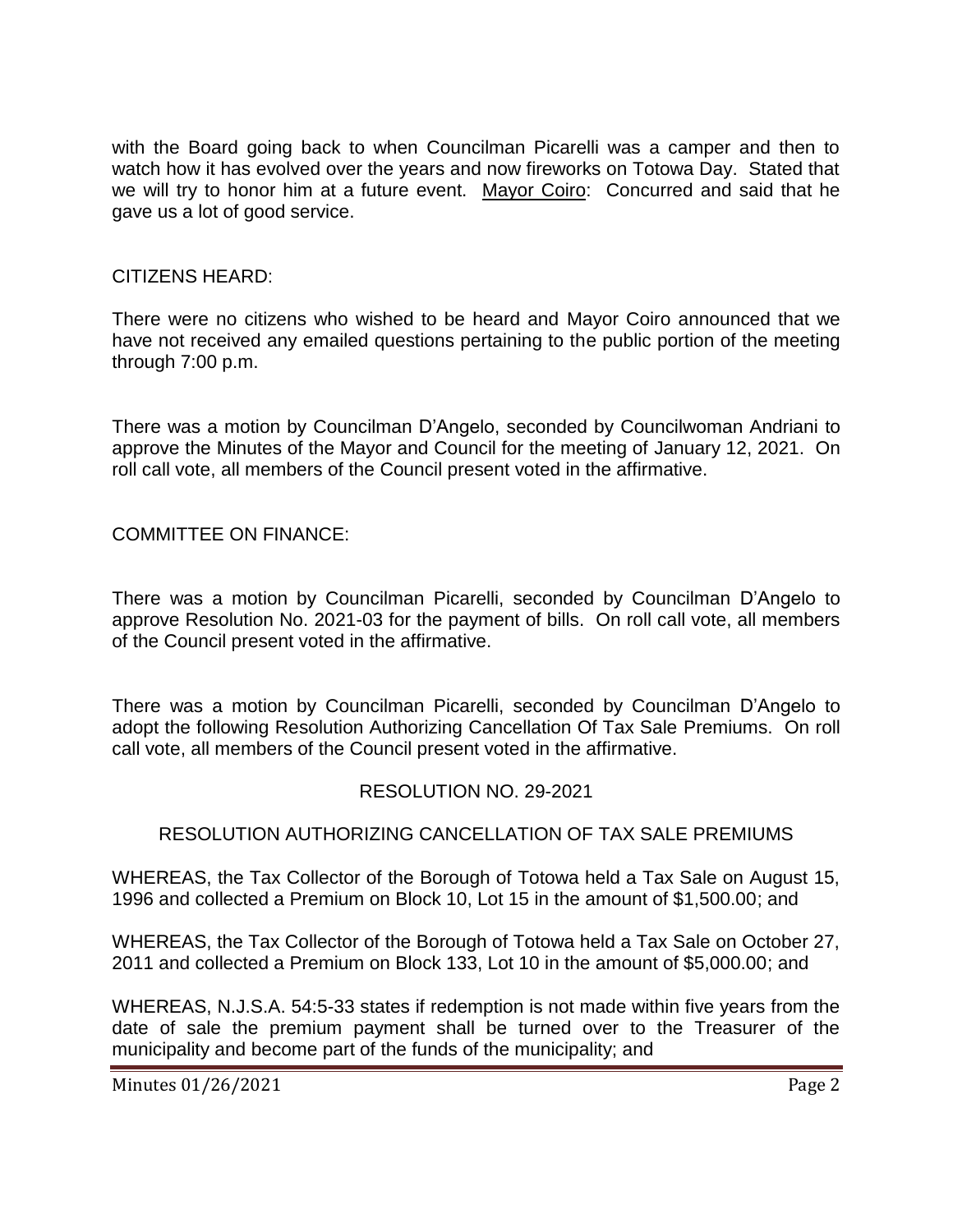WHEREAS, the Tax Collector has recommended that these premiums be turned over to the Treasurer of the Borough of Totowa.

NOW, THEREFORE, BE IT RESOVLED, by the Mayor and Council of the Borough of Totowa that the Tax Collector is hereby authorized to transfer the aforementioned premiums in the amount of \$6,500.00 to the Treasurer to be deposited in the Current Fund as per N.J.S.A. 54:5-33.

There was a motion by Councilman Picarelli, seconded by Councilman D'Angelo to approve payment of the 1<sup>st</sup> Quarter 2021 Budget Allotment to the Borough of Totowa Public Library in the amount of \$194,321. On roll call vote, all members of the Council present voted in the affirmative.

A letter was received from the employees of the Municipal Complex requesting permission to switch the following holidays: Lincoln's Birthday, Friday, February 12<sup>th</sup> for the day after Thanksgiving, Friday, November 26, 2021. There was a motion by Councilman Picarelli, seconded by Councilman D'Angelo to grant permission. On roll call vote, all members of the Council present voted in the affirmative.

A retirement letter was received from Plumbing Sub-Code Official Michael Baker effective March 1, 2021. There was a motion by Councilman Picarelli, seconded by Councilman D'Angelo to accept his retirement and thank him for his years of service. On roll call vote, all members of the Council present voted in the affirmative.

COMMITTEE ON PUBLIC SAFETY:

Upon the recommendation of the Committee, there was a motion by Councilman D'Angelo, seconded by Councilman Capo to appoint Michael DeLuccia as a Patrol Officer in the Borough of Totowa Police Department. On roll call vote, all members of the Council present voted in the affirmative.

# MAYOR'S APPOINTMENT

I, Mayor John Coiro, with the advice and consent of the Council do hereby appoint Michael DeLuccia as a Patrol Officer in the Borough of Totowa Police Department effective with his swearing in on January 27, 2021.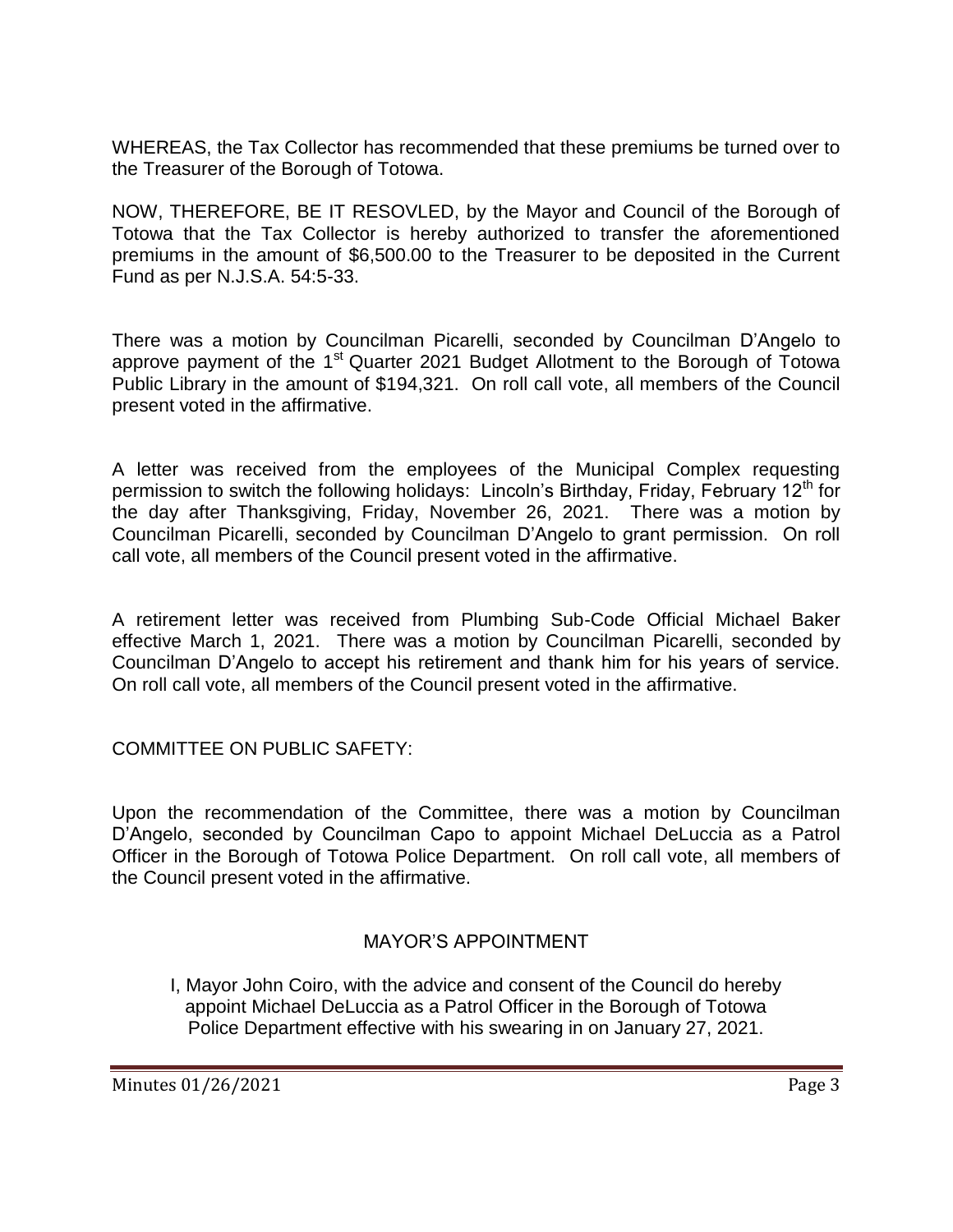There was a motion by Councilman D'Angelo, seconded by Councilman Capo to confirm the appointment. On roll call vote, all members of the Council present voted in the affirmative.

There was a motion by Councilman D'Angelo, seconded by Councilman Capo to adopt the following Resolution Authorizing The Purchase And Delivery Of One 2021 Ford Super Duty F-250 Pick Up Truck For The Borough Of Totowa Office Of Emergency Management Due To The Covid-19 Pandemic. On roll call vote, all members of the Council present voted in the affirmative.

# RESOLUTION NO. 30-2021

RESOLUTION AUTHORIZING THE PURCHASE AND DELIVERY OF ONE 2021 FORD SUPER DUTY F-250 PICK UP TRUCK FOR THE BOROUGH OF TOTOWA OFFICE OF EMERGENCY MANAGEMENT DUE TO THE COVID-19 PANDEMIC

WHEREAS, SARS-CoV-2 is the virus that causes Coronavirus Disease 19 ("Covid-19"), a contagious and at times fatal, respiratory disease; and

WHEREAS, by Executive Order No. 103 dated March 9, 2020, Governor Phil Murphy declared a Public Health Emergency and State of Emergency in the State of New Jersey in response to the Covid-19 outbreak; and

WHEREAS, thereafter the Borough of Totowa undertook a hazard assessment and implemented infection control strategies and safe work practices; and

WHEREAS, the Borough of Totowa Office of Emergency Management ("OEM") Coordinator has requested that a new Pick Up Truck be purchased to be used to assist the community during the Covid-19 pandemic; and

WHEREAS, the Mayor and Council of the Borough of Totowa have determined that there is a need for this new vehicle; and

WHEREAS, New Jersey State Contract No. A88727 has been awarded to Beyer Ford, 170 Ridgedale Avenue, Morristown, New Jersey 07960 for the purchase and delivery of a 2021 Ford Super Duty F-250 Pick Up Truck; and

WHEREAS, Beyer Ford has submitted a proposal for the purchase and delivery of one new 2021 Ford Super Duty F-250 Pick Up Truck and all related equipment in the amount of \$37,525.00, a copy of which is on file in the office of the Borough of Totowa Municipal Clerk; and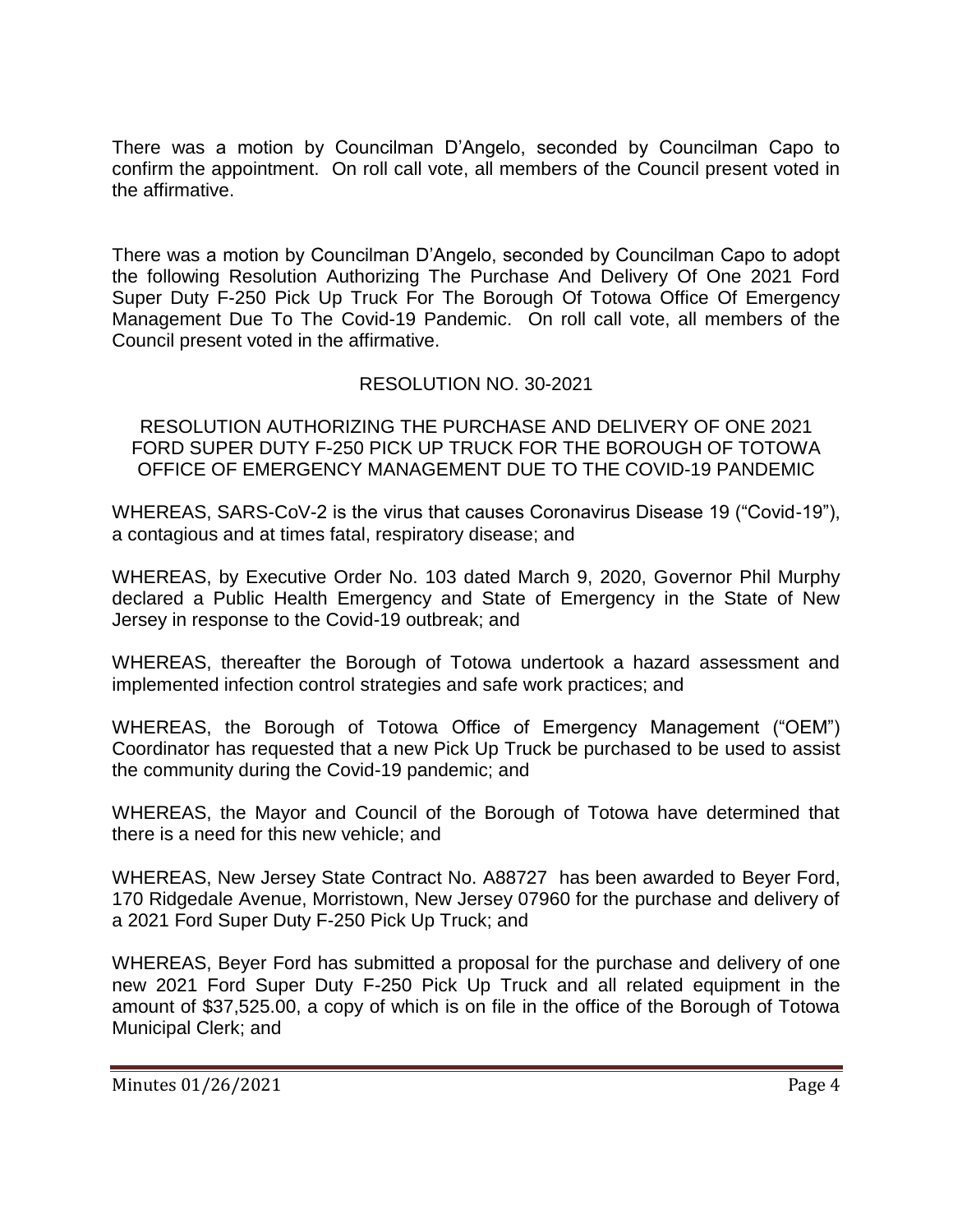WHEREAS, the Mayor and Council of the Borough of Totowa desire to authorize the purchase and delivery of this new Pick Up Truck for the general health, safety and wellbeing of the Borough of Totowa OEM staff; and

WHEREAS, pursuant to the applicable New Jersey State laws, the purchase and delivery of this vehicle may be authorized without public bidding.

NOW, THEREFORE, BE IT RESOLVED, that the Mayor and Council of the Borough of Totowa do hereby accept the proposal from Beyer Ford for the purchase and delivery of one new 2021 Ford Super Duty F-250 Pick Up Truck and all related equipment in the amount of \$37,525.00.

BE IT FURTHER RESOLVED, that the Mayor and Municipal Council of the Borough of Totowa do hereby authorize the Municipal Clerk and OEM Coordinator to execute any and all instruments relating thereto.

COMMITTEE ON PUBLIC WORKS:

There was a motion by Councilman Bucher, seconded by Councilwoman Palazzo to adopt the following Resolution Authorizing Emergency Repairs At The Shepherds Lane Pump Station. On roll call vote, all members of the Council present voted in the affirmative.

# RESOLUTION NO. 31-2021

#### RESOLUTION AUTHORIZING EMERGENCY REPAIRS AT THE SHEPHERDS LANE PUMP STATION

WHEREAS, the Superintendent of the Borough of Totowa Department of Public Works ("DPW") has advised the Mayor and Council of the Borough of Totowa that some of the equipment at the Shepherds Lane Pump Station is no longer working satisfactorily and needs to be repaired and/or replaced; and

WHEREAS, the necessary repairs at the Shepherds Lane Pump Station include the removal and replacement of a pump and rebuilding of an electric motor; and

WHEREAS, the Borough of Totowa DPW Superintendent solicited quotes from companies experienced in servicing pump stations; and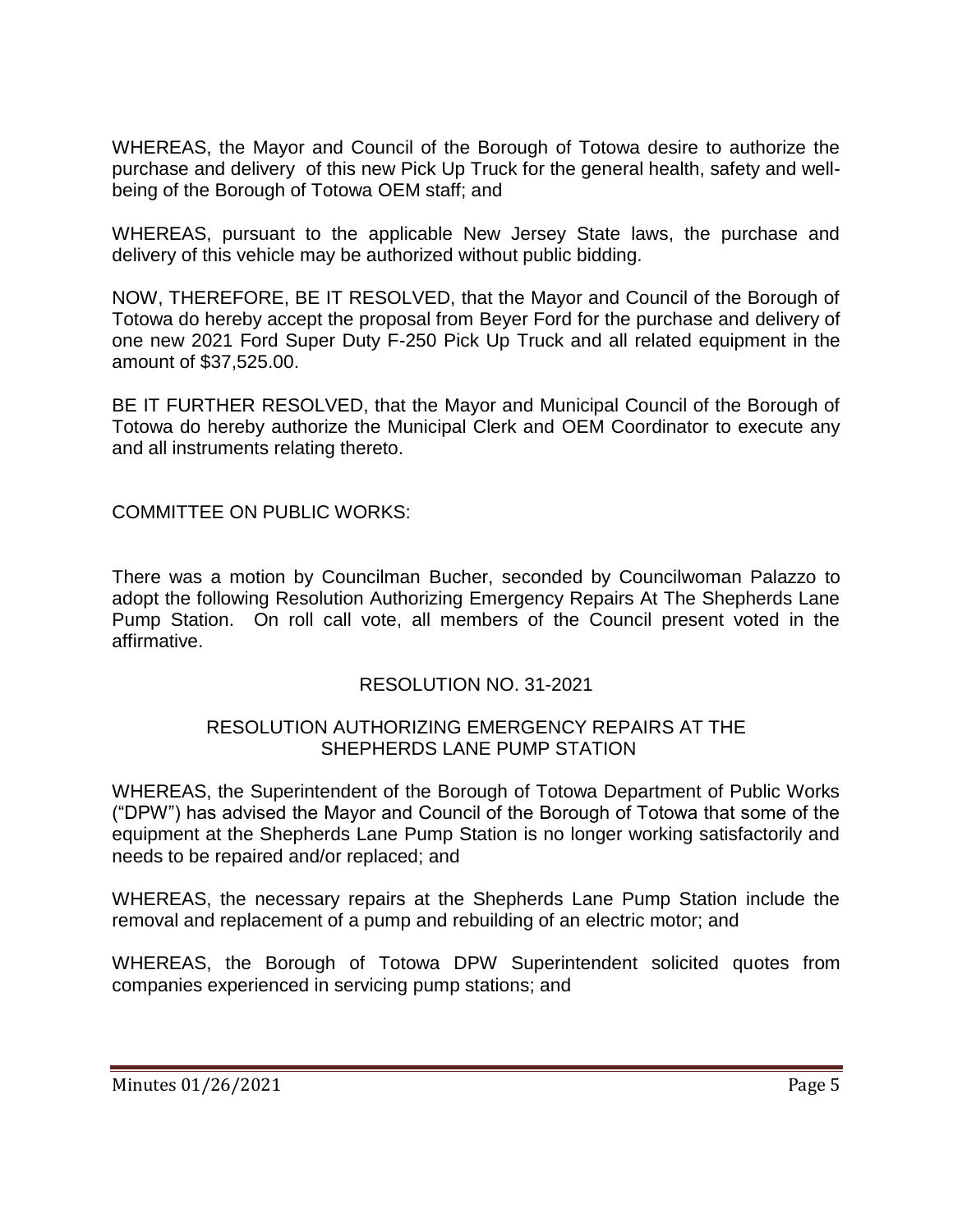WHEREAS, Precision Electronic Motor Works, Inc., 18 Sebago Street, Clifton, New Jersey 07013 has submitted a proposal for the removal of the existing pump and installation of a new Peerless Pump and the rebuilding of the 150HP electric motor in the amount of \$18,768.00, a copy of which is on file on the office of the Borough of Totowa Municipal Clerk; and

WHEREAS, the Mayor and Council of the Borough of Totowa desire to authorize these necessary repairs as well as the purchase and installation of the new equipment for the Shepherds Lane Pump Station for the general health, safety and well-being of the residents of the Borough of Totowa; and

WHEREAS, pursuant to N.J.S.A. 40A:11-5(1)(i), the repairs and replacement of this equipment constitutes extraordinary, unspecifiable services that may be authorized by the Borough of Totowa without public bidding.

NOW, THEREFORE, BE IT RESOLVED, that the Mayor and Council of the Borough of Totowa do hereby accept the proposal submitted by Precision Electronic Motor Works, Inc. for the removal of the existing pump and installation of a new Peerless Pump and the rebuilding of the 150HP electric motor at the Shepherds Lane Pump Station in the amount of \$18,768.00.

BE IT FURTHER RESOLVED, that the Mayor and Council of the Borough of Totowa do hereby authorize Precision Electronic Motor Works, Inc. to provide the labor and materials for the emergency repairs at the Shepherds Lane Pump Station as set forth in their proposal.

A letter was received from DPW Superintendent Jim Niland requesting permission to switch the following holidays: Lincoln's Birthday, Friday, February 12<sup>th</sup> for the day after Thanksgiving, Friday, November 26th and Washington's Birthday, Monday, February 15<sup>th</sup> for Friday, July 2, 2021. There was a motion by Councilman Bucher, seconded by Councilwoman Palazzo to grant permission. On roll call vote, all members of the Council present voted in the affirmative.

COMMITTEE ON ENGINEERING & PUBLIC PROPERTY:

There was a motion by Councilman Capo, seconded by Councilwoman Andriani to approve Change Order No. 1 for a net increase of \$20,183.40 and Payment Estimate No. 1 (Final) in the amount of \$142,108.40 to Standard Pipe Services, LLC for the Sanitary Sewer Rehabilitation – Phase IX. On roll call vote, all members of the Council present voted in the affirmative.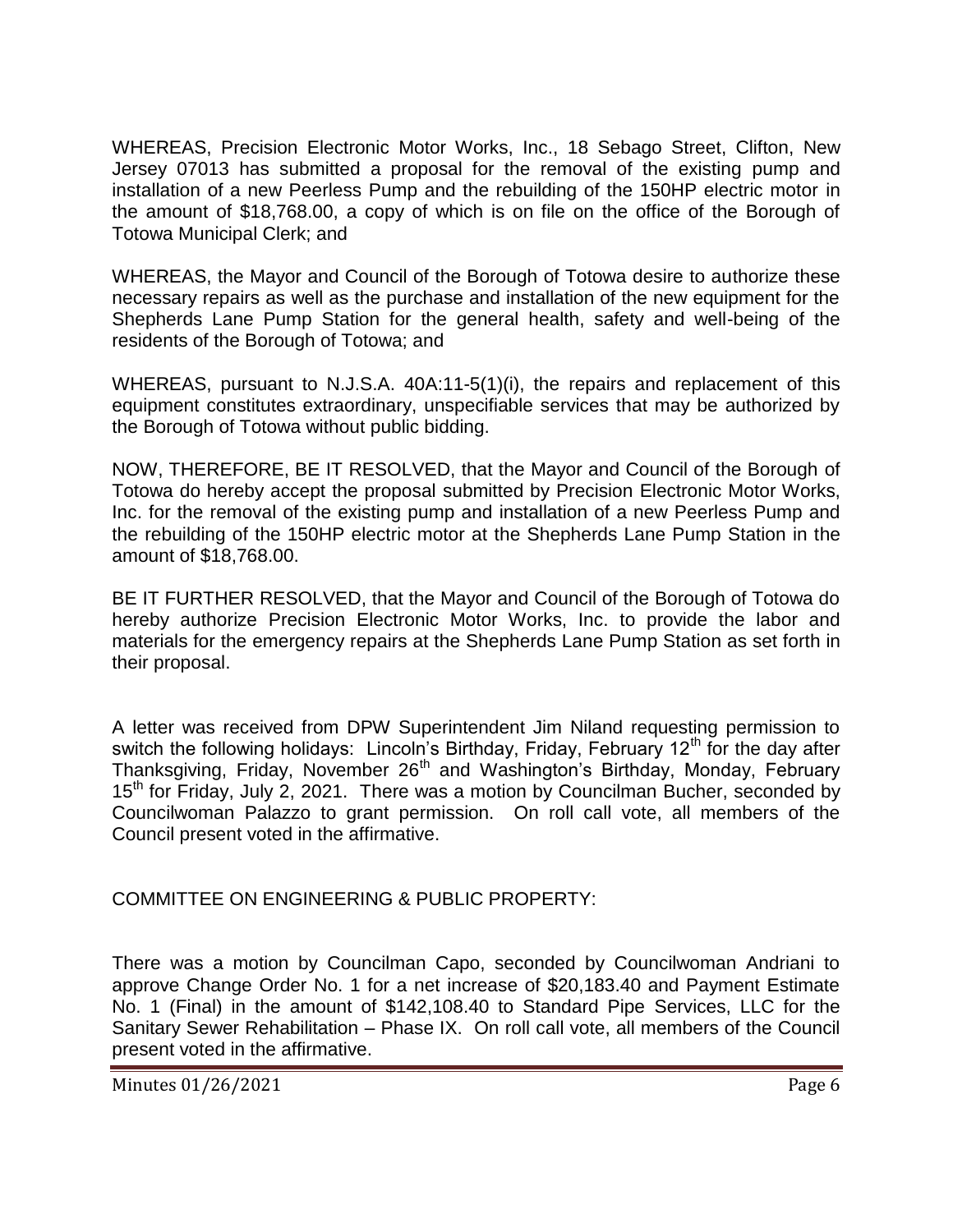There was a motion by Councilman Capo, seconded by Councilwoman Andriani to adopt the following Resolution Consenting To Land Use Applications Filed By Fortress Holdings, LLC In Connection With The Vacation Of Sherwood Avenue. On roll call vote, all members of the Council present voted in the affirmative.

### RESOLUTION NO. 32-2021

RESOLUTION CONSENTING TO LAND USE APPLICATIONS FILED BY FORTRESS HOLDINGS, LLC IN CONNECTION WITH THE VACATION OF SHERWOOD AVENUE

WHEREAS, Fortress Holdings, LLC, had filed an application with the Borough of Totowa Board of Adjustment for the development of property identified on the official Tax Map of the Borough of Totowa as Block 6, Lots 2, 4 and 12 and located at 555 Preakness Avenue, Totowa, New Jersey; and

WHEREAS, a portion of the property referenced in the application is located on an adjoining parcel of land located in the City of Paterson; and

WHEREAS, the applicant is proposing construction of a restaurant/catering facility in the I-3 Restricted Industry Zone ("I-3 Zone"); and

WHEREAS, by letter dated October 7, 2020, the attorney for Fortress Holdings, LLC has advised that the applicant anticipates filing applications with the Zoning Board of the Borough of Totowa and Passaic County Planning Board for a use variance and preliminary and final major site plan approval; and

WHEREAS, the Borough of Totowa is the owner of a contiguous parcel of land which is more commonly known as an unimproved right-of-way identified as Sherwood Avenue; and

WHEREAS, as part of these applications, Fortress Holdings, LLC is requesting that the Mayor and Council of the Borough of Totowa consider the vacation of the Sherwood Avenue right-of way which is adjacent to 555 Preakness Avenue up to its center point within the boundaries of Totowa; and

WHEREAS, the intended use of this property is to create a new parking lot for 555 Preakness Avenue; and

WHEREAS, by Resolution No. 122-2020 dated November 10, 2020, the Mayor and Council of the Borough did consent to and authorize the vacation of the unimproved Sherwood Avenue right-of-way subject to conditions which are set forth in the Resolution and hereto made a part of this Resolution; and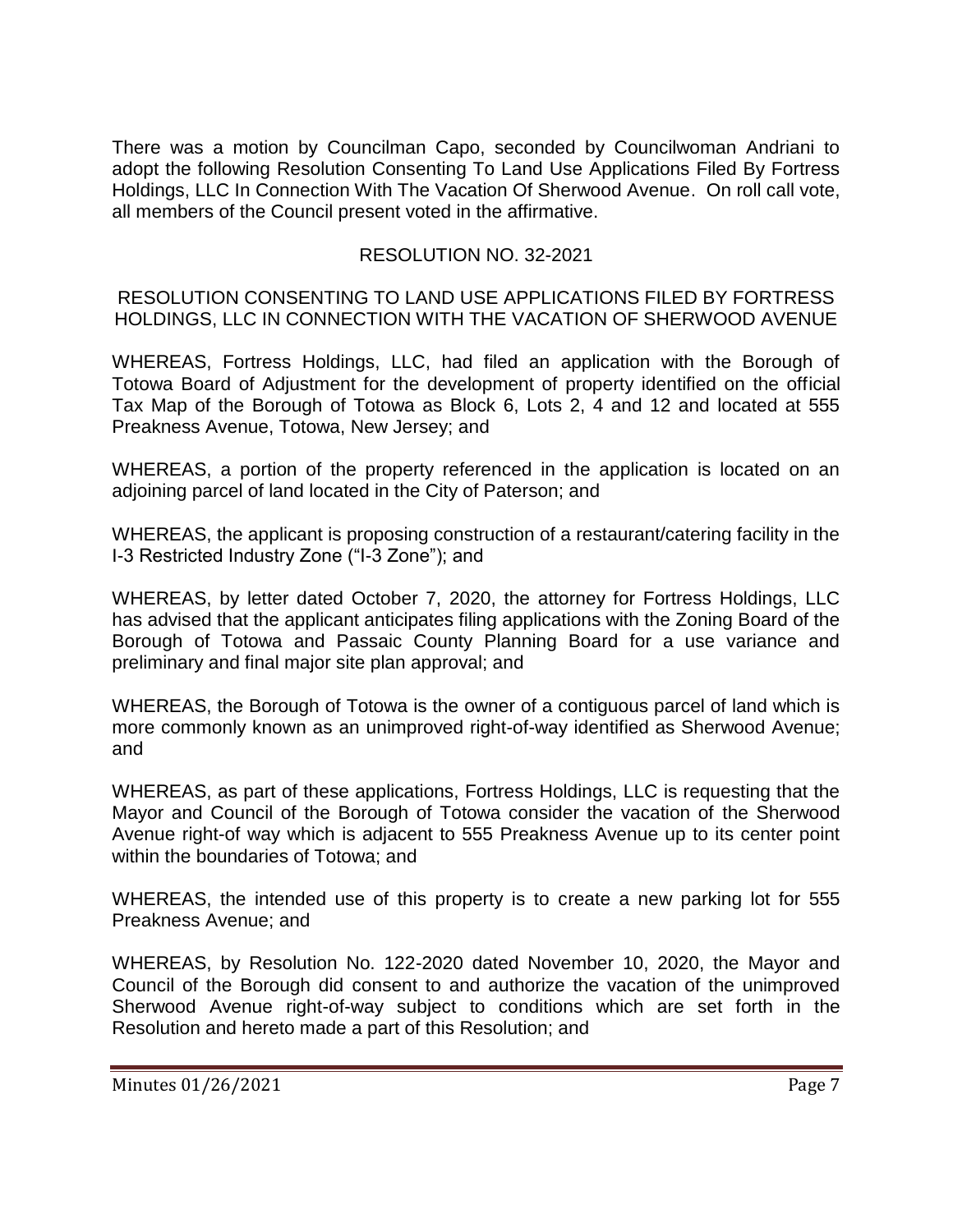WHEREAS, Fortress Holdings, LLC is in the process of submitting applications to the Borough of Totowa, City of Paterson and County of Passaic which references the portion of the unimproved right-of-way known as Sherwood Avenue; and

WHEREAS, the Mayor and Council consent to the submission of said applications as the owner of the portion of the unimproved right-of-way known as Sherwood Avenue.

NOW, THEREFORE, BE IT RESOLVED, that the Mayor and Council of the Borough of Totowa, as the owner of the unimproved right-of-way known as Sherwood Avenue, do hereby consent to the submission of the applications by Fortress Holdings LLC to the Borough of Totowa, City of Paterson and County of Passaic.

BE IT FURTHER RESOLVED, that the Municipal Council of the Borough of Totowa does hereby authorize the Mayor and Municipal Clerk to execute any and all necessary instruments relating thereto.

BE IT FURTHER RESOLVED, that this consent creates no obligation upon the Borough of Totowa to actually vacate the unimproved right-of-way known as Sherwood Avenue.

COMMITTEE ON LIAISON & INSPECTION:

There was a motion by Councilwoman Andriani, seconded by Councilman Bucher to approve Payment Estimate No. 3 in the amount of \$691,090.58 to Athletic Fields of America for the Synthetic Turf Fields at the PAL. On roll call vote, all members of the Council present voted in the affirmative.

There was a motion by Councilwoman Andriani, seconded by Councilman Bucher to adopt the following Resolution Authorizing The Purchase And Delivery Of One Portable Pitching Mound For The New Synthetic Turf Baseball Field At The PAL. On roll call vote, all members of the Council present voted in the affirmative.

# RESOLUTION NO. 33-2021

#### RESOLUTION AUTHORIZING THE PURCHASE AND DELIVERY OF ONE PORTABLE PITCHING MOUND FOR THE NEW SYNTHETIC TURF BASEBALL FIELD AT THE PAL

WHEREAS, the Mayor and Council of the Borough of Totowa have recommended that the grass field located at the Borough of Totowa PAL recreational grounds should be converted to a synthetic turf field for youth football and baseball; and

Minutes 01/26/2021 Page 8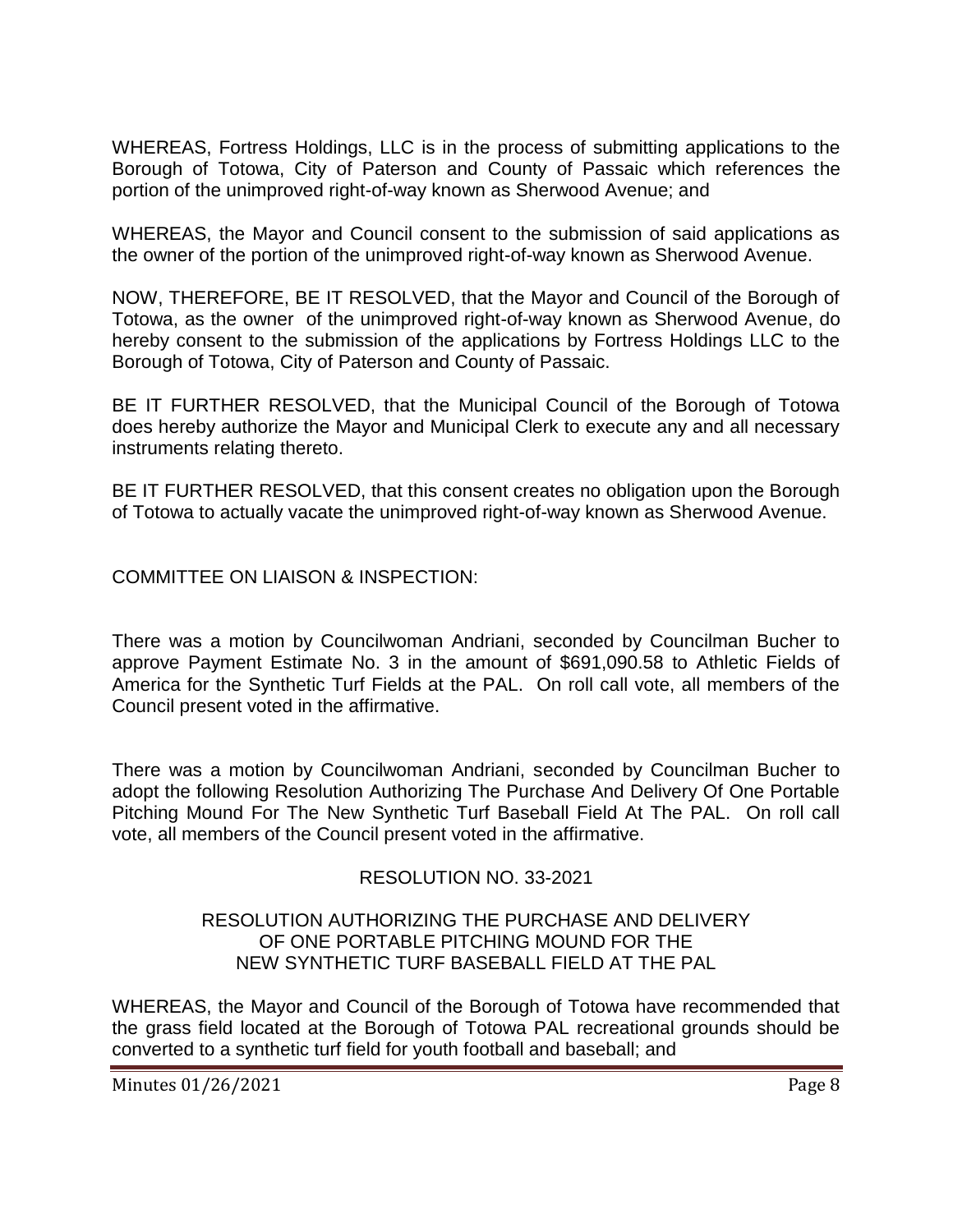WHEREAS, the Mayor and Council of the Borough of Totowa did advertise for receipt of sealed bids in accordance with the specifications entitled "Borough of Totowa, Site Preparation for PAL Turf Field, Contract No. 2020-2A, Turf Installation for PAL Turf Field, Contract No. 2020-2B, Site Preparation and Turf Installation for PAL Turf Field, Contract No. 2020-2C"; and

WHEREAS, by Resolution 112-2020 dated September 22, 2020, the Mayor and Council of the Borough of Totowa authorized a contract to Athletic Fields of America, 150 River Road, Building G, Unit 4B, Montville, New Jersey 07045 for the Site Preparation and Turf Installation for the Borough of Totowa PAL Turf Field in the amount of \$1,442,747.80; and

WHEREAS, the Borough of Totowa Board of Recreation Director has recommended that a new portable pitching mound be purchased for the new synthetic turf baseball field at the PAL; and

WHEREAS, the Board of Recreation Director solicited quotes from vendors for the purchase and delivery of one new portable pitching mound; and

WHEREAS, JGB Sports, LLC, 169 Barbara Place, Middlesex, New Jersey 08846 has submitted a proposal dated January 7, 2021 for the purchase and delivery of one True Pitch Mound Model 318-G and related accessories in the amount of \$12,329.15, a copy of which is on file in the office of the Borough of Totowa Municipal Clerk; and

WHEREAS, pursuant to the applicable New Jersey State laws, the purchase and delivery of this equipment may be authorized without public bidding.

NOW, THEREFORE, BE IT RESOLVED, that the Mayor and Council of the Borough of Totowa do hereby authorize the purchase and delivery of one True Pitch Mound Model 318-G and related accessories in the amount of \$12,329.15.

BE IT FURTHER RESOLVED, that the Mayor and Municipal Council of the Borough of Totowa do hereby authorize the Municipal Clerk and Board of Recreation Director to execute any and all instruments relating thereto.

There was a motion by Councilwoman Andriani, seconded by Councilman Bucher to adopt the following Resolution Authorizing The Purchase, Delivery And Installation Of One Scoreboard For The New Synthetic Turf Football Field At The PAL. On roll call vote, all members of the Council present voted in the affirmative.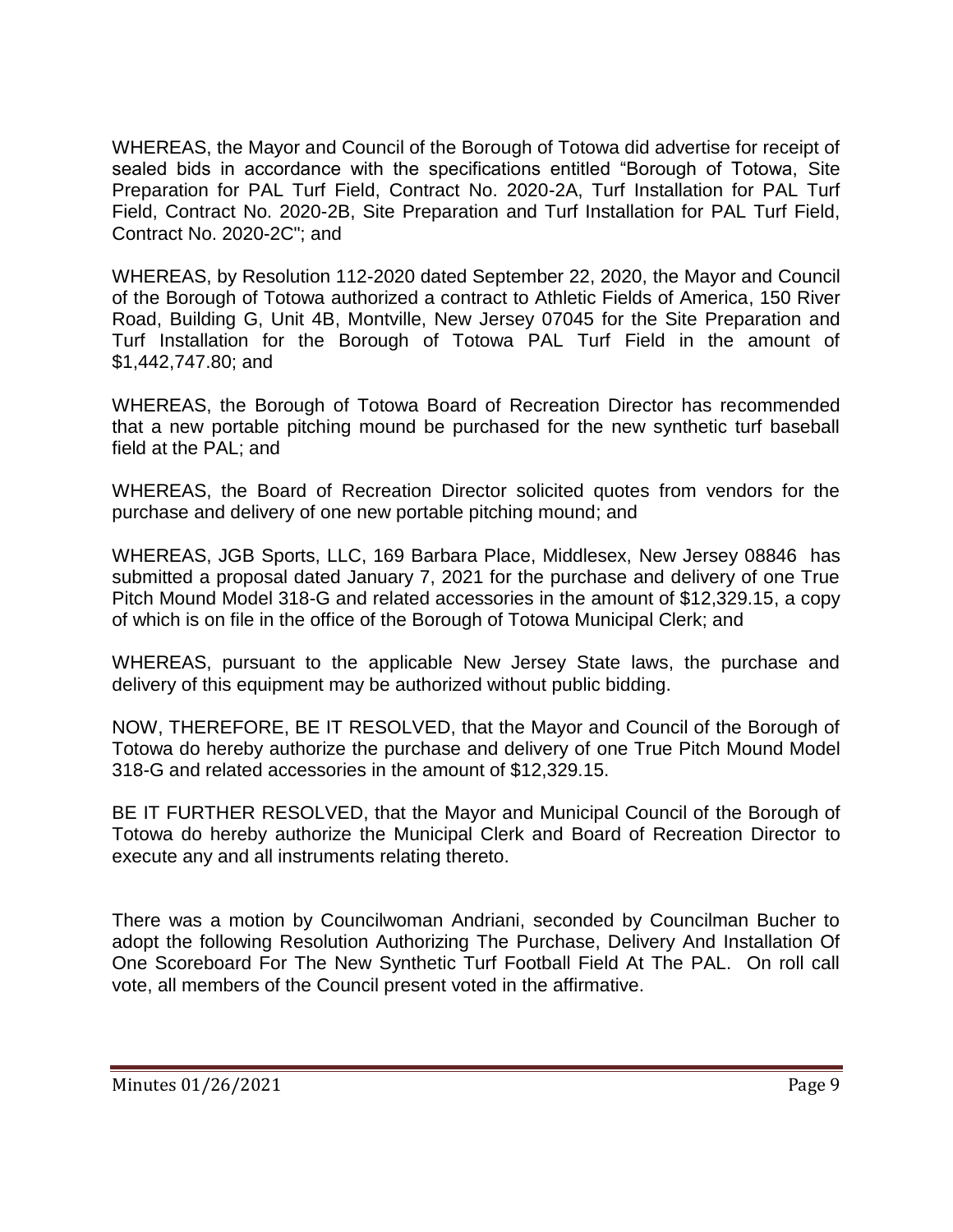# RESOLUTION NO. 34-2021

### RESOLUTION AUTHORIZING THE PURCHASE, DELIVERY AND INSTALLATION OF ONE SCOREBOARD FOR THE NEW SYNTHETIC TURF FOOTBALL FIELD AT THE PAL

WHEREAS, the Mayor and Council of the Borough of Totowa have recommended that the grass field located at the Borough of Totowa PAL recreational grounds should be converted to a synthetic turf field for youth football and baseball; and

WHEREAS, the Mayor and Council of the Borough of Totowa did advertise for receipt of sealed bids in accordance with the specifications entitled "Borough of Totowa, Site Preparation for PAL Turf Field, Contract No. 2020-2A, Turf Installation for PAL Turf Field, Contract No. 2020-2B, Site Preparation and Turf Installation for PAL Turf Field, Contract No. 2020-2C"; and

WHEREAS, by Resolution 112-2020 dated September 22, 2020, the Mayor and Council of the Borough of Totowa authorized a contract to Athletic Fields of America, 150 River Road, Building G, Unit 4B, Montville, New Jersey 07045 for the Site Preparation and Turf Installation for the Borough of Totowa PAL Turf Field in the amount of \$1,442,747.80; and

WHEREAS, the Borough of Totowa Board of Recreation Director has recommended that a new scoreboard be purchased for the new synthetic turf football field at the PAL; and

WHEREAS, the Board of Recreation Director solicited quotes from vendors for the purchase, delivery and installation of one new scoreboard; and

WHEREAS, K&J Accessories, Inc., 141 Hawkins Place, #389, Boonton, New Jersey 07005 has submitted a proposal dated December 21, 2020 for the purchase, delivery and installation of one Spectrum Model #11214 Scoreboard and related accessories in the amount of \$15,500.00, a copy of which is on file in the office of the Borough of Totowa Municipal Clerk; and

WHEREAS, pursuant to the applicable New Jersey State laws, the purchase of this equipment may be authorized without public bidding.

NOW, THEREFORE, BE IT RESOLVED, that the Mayor and Council of the Borough of Totowa do hereby authorize the purchase, delivery and installation of one Spectrum Model #11214 Scoreboard and related accessories in the amount of \$15,500.00.